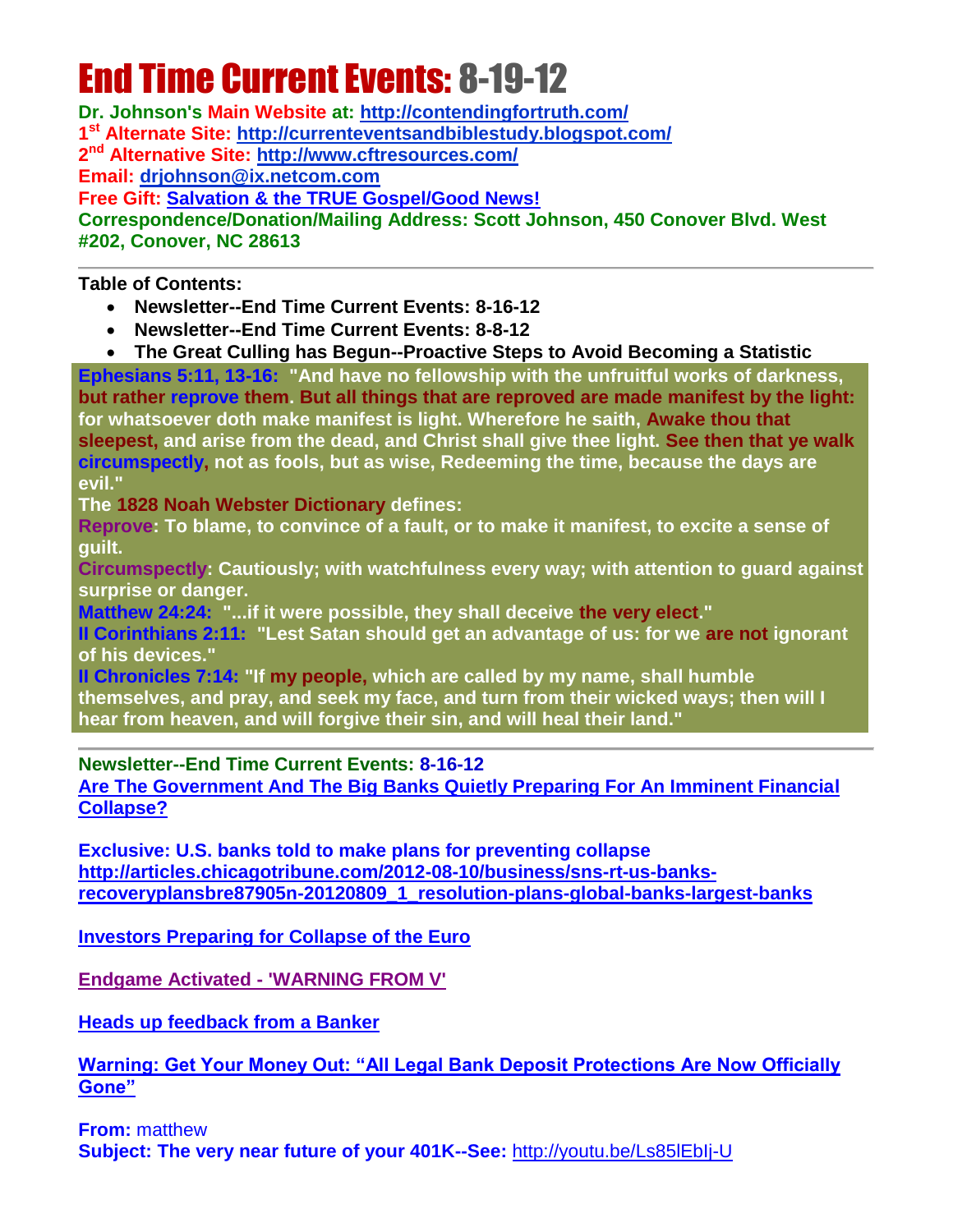## **[HUGE ORDERS FOR PHYSICAL GOLD AND SILVER/](http://www.stevequayle.com/index.php?s=33&d=39)**

## **[Christianity & gun owners in the crosshairs: Chilling tactic exposed](http://www.homelandsecurityus.com/archives/6577)**

**Mainstream Doctors Say Supporting the 2nd Amendment is a Mental Disorder [http://theintelhub.com/2012/08/14/mainstream-doctors-say-supporting-the-2nd](http://theintelhub.com/2012/08/14/mainstream-doctors-say-supporting-the-2nd-amendment-is-a-mental-disorder/)[amendment-is-a-mental-disorder/](http://theintelhub.com/2012/08/14/mainstream-doctors-say-supporting-the-2nd-amendment-is-a-mental-disorder/)**

**[National Weather Service Follows DHS In Huge Ammo Purchase |](http://www.infowars.com/national-weather-service-follows-dhs-in-huge-ammo-purchase/) Hollow point bullets designed to cause maximum organ damage.**

**[Social Security Administration To Purchase 174 Thousand Rounds Of Hollow Point](http://www.infowars.com/social-security-administration-to-purchase-174-thousand-rounds-of-hollow-point-bullets/)  [Bullets](http://www.infowars.com/social-security-administration-to-purchase-174-thousand-rounds-of-hollow-point-bullets/)** 

**[The Department of Homeland Securities ICE Wants 165 Million More Rounds of](http://theintelhub.com/2012/08/17/the-department-of-homeland-securities-ice-wants-165-million-more-rounds-of-ammunition/)  [Ammunition](http://theintelhub.com/2012/08/17/the-department-of-homeland-securities-ice-wants-165-million-more-rounds-of-ammunition/)**

## **[Is DHS Preparing for Civil Unrest with Massive Ammo Order?](http://www.infowars.com/is-dhs-preparing-for-civil-unrest-with-massive-ammo-order/)**

**[The U.S. government's coming war with the American people: Insane quantities of govt.](http://www.naturalnews.com/036802_DHS_ammunition_shooting_war.html)  [ammo purchases point to only one purpose](http://www.naturalnews.com/036802_DHS_ammunition_shooting_war.html) At the same time politicians in Washington are openly talking about banning online ammo sales to American citizens, the government itself is arming to the teeth. And not in a military sense, either: The Department of Homeland Security is stockpiling insane quantities of anti-personnel "hollow-point" ammo of all calibers, including #00 tactical shotgun ammo, anti-personnel pistol rounds and match-grade .308 sniper rounds. As the DHS fights no foreign wars and only has jurisdiction in the United States, the only purpose of this ammo can be for use against the American people.**

**When a country is quietly preparing for war, the first signs are usually revealed by a purchasing of armaments. If stockpiling is taking place without a warranted threat present then one has to be concerned that the likelihood that aggression might be internal. Since George W Bush and his getting rid of posse comitatus (using the military on US Soil) we have seen an ever growing military presence / training taking place in our own cities.**

**The primary office that is pushing and funding much of this across the nation is DHS. We have all heard that DHS placed an order for over 450 million rounds of hollow point .40 cal ammunition in April of this year. (1)**

**DHS also placed an order for over 7000 new semi-automatic combat rifles chambered in .223 (5.56 by 45mm NATO) immediately after. (2)**

**Local police through programs like the 1033 Program which allows the Sect of Defense to distribute "surplus" to local police departments. Millions of dollars in free military equipment, including body armor, night vision equipment, APC's, aircraft, first aid supplies, weapons, surveillance equipment, Kevlar helmets, gas masks and filters, vehicles, etc are being supplied. (3)**

**All of this equipment, though issued to state agencies, is still heavily tracked and regulated by the federal government, making it clear that these "gifts" come with strings attached. (4)**

**And finally, new FAA regulations will soon allow the dispersion of tens of thousands of predator drones with armament capability in the skies of the U.S. over the course of the next few years. (5)**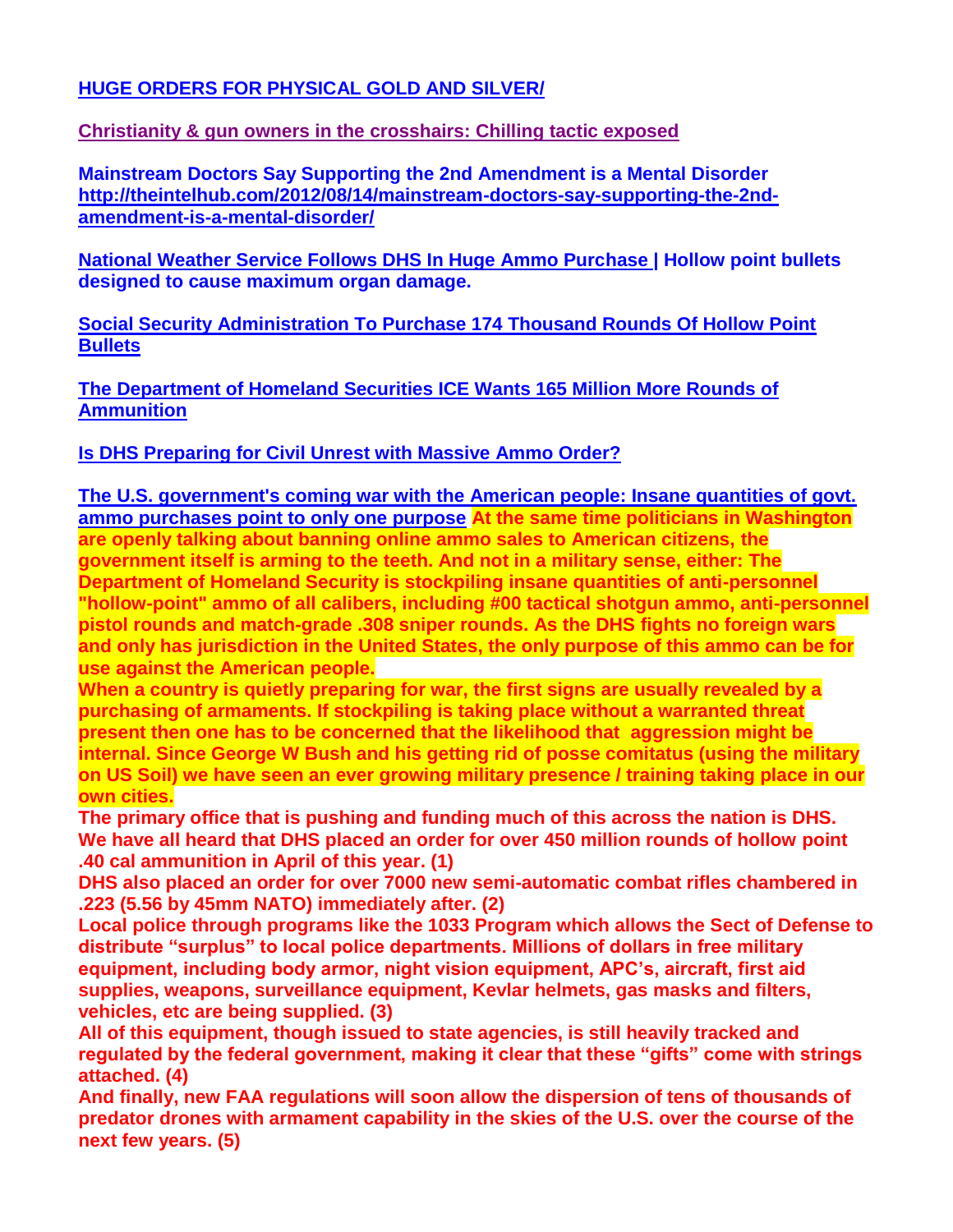

**Now, anyone with an IQ over a soap dish would ask "who" is the government arming itself and also the local police to fight against?**

**The goal of the powers that be have been for several generations to bring down this nation.**

**Why? Well if they eliminate the US the communist luciferian 'powers that be' can rule the world unhindered.**

**This all falls right in line with what I believe to be the judging of our nation that I have been writing about for the past 2-3 months.**

**God has been warning us and warning us. He has sent judgment after judgment. He has lifted His hedge of protection and we are standing at the threshold of being put into bondage.**

**[http://www.prophezine.com/index.php?option=com\\_content&view=article&id=650:the](http://www.prophezine.com/index.php?option=com_content&view=article&id=650:the-russians-are-coming-yea-but-thats-not-all&catid=42:rokstories)[russians-are-coming-yea-but-thats-not-all&catid=42:rokstories](http://www.prophezine.com/index.php?option=com_content&view=article&id=650:the-russians-are-coming-yea-but-thats-not-all&catid=42:rokstories)**

**Isaiah 54:17: No weapon that is formed against thee shall prosper; and every tongue that shall rise against thee in judgment thou shalt condemn. This is the heritage of the servants of the LORD, and their righteousness is of me, saith the LORD.**

**[Isa 55:11](http://www.blueletterbible.org/Bible.cfm?b=Isa&c=55&t=KJV#comm/11) So shall my word be that goeth forth out of my mouth: it shall not return unto me void, but it shall accomplish that which I please, and it shall prosper [in the thing] whereto I sent it.**

**[Isa 59:18](http://www.blueletterbible.org/Bible.cfm?b=Isa&c=59&t=KJV#comm/18) According to [their] deeds, accordingly he will repay, fury to his adversaries, recompence to his enemies; to the islands he will repay recompence.**

**[Isa 59:19](http://www.blueletterbible.org/Bible.cfm?b=Isa&c=59&t=KJV#comm/19) So shall they fear the name of the LORD from the west, and his glory from the rising of the sun. When the enemy shall come in like a flood, the Spirit of the LORD shall lift up a standard against him.**

**[Isa 59:20](http://www.blueletterbible.org/Bible.cfm?b=Isa&c=59&t=KJV#comm/20) ¶ And the Redeemer shall come to Zion, and unto them that turn from transgression in Jacob, saith the LORD.**

**[Isa 59:21](http://www.blueletterbible.org/Bible.cfm?b=Isa&c=59&t=KJV#comm/21) As for me, this [is] my covenant with them, saith the LORD…**

**[Psa 91:5](http://www.blueletterbible.org/Bible.cfm?b=Psa&c=91&t=KJV#comm/5) Thou shalt not be afraid for the terror by night; [nor] for the arrow [that] flieth by day;**

**[Psa 91:6](http://www.blueletterbible.org/Bible.cfm?b=Psa&c=91&t=KJV#comm/6) [Nor] for the pestilence [that] walketh in darkness; [nor] for the destruction [that] wasteth at noonday.** 

**[Psa 91:7](http://www.blueletterbible.org/Bible.cfm?b=Psa&c=91&t=KJV#comm/7) A thousand shall fall at thy side, and ten thousand at thy right hand; [but] it shall not come nigh thee.**

**[Psa 91:8](http://www.blueletterbible.org/Bible.cfm?b=Psa&c=91&t=KJV#comm/8) Only with thine eyes shalt thou behold and see the reward of the wicked.**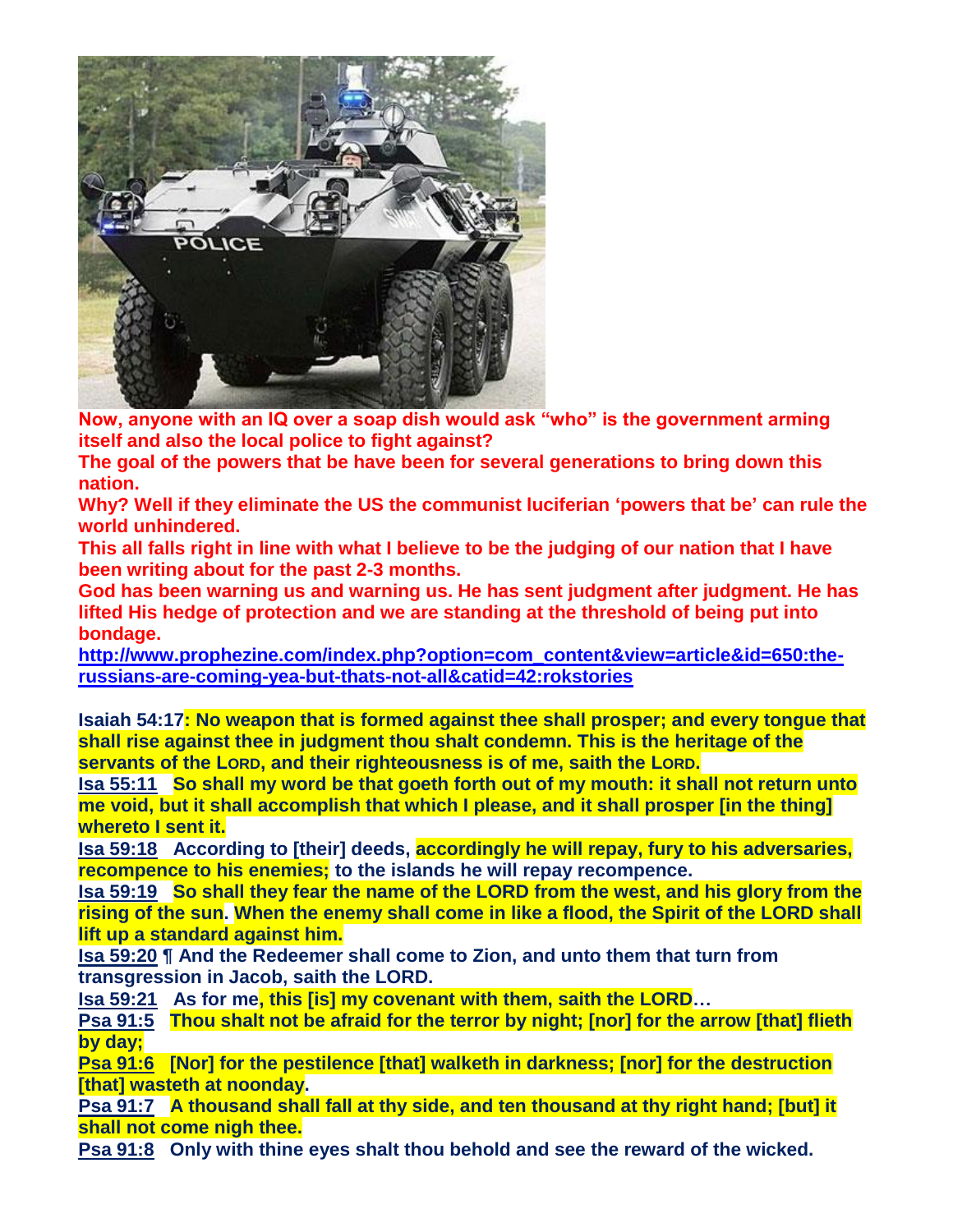**[Psa 91:9](http://www.blueletterbible.org/Bible.cfm?b=Psa&c=91&t=KJV#comm/9) Because thou hast made the LORD, [which is] my refuge, [even] the most High, thy habitation;**

**[Psa 91:10](http://www.blueletterbible.org/Bible.cfm?b=Psa&c=91&t=KJV#comm/10) There shall no evil befall thee, neither shall any plague come nigh thy dwelling.**

**[Psa 91:11](http://www.blueletterbible.org/Bible.cfm?b=Psa&c=91&t=KJV#comm/11) For he shall give his angels charge over thee, to keep thee in all thy ways. [Psa 91:12](http://www.blueletterbible.org/Bible.cfm?b=Psa&c=91&t=KJV#comm/12) They shall bear thee up in [their] hands, lest thou dash thy foot against a stone.**

**Scott Johnson's Teaching: Imprecatory Prayer – Psalm 64 – [Gods Judgment on Wickedness –](http://www.contendingfortruth.com/?p=1160) A Christians 'Door of [Hope'](http://www.contendingfortruth.com/?p=1160)**

**The Obama False Flag Attack That Would Suspend 2012 Elections: [http://theintelhub.com/2012/08/13/the-obama-false-flag-attack-that-would-suspend-2012](http://theintelhub.com/2012/08/13/the-obama-false-flag-attack-that-would-suspend-2012-elections/) [elections/](http://theintelhub.com/2012/08/13/the-obama-false-flag-attack-that-would-suspend-2012-elections/)**

**[Trapwire: Big Brother Now Monitors Your Every Move](http://www.infowars.com/trapwire-big-brother-now-monitors-your-every-move/)**

**[VPNReviewz Reports That Executive Order Promises To Give Total Control Of The](http://exaltedtruth.com/2012/08/13/vpnreviewz-reports-that-executive-order-promises-to-give-total-control-of-the-internet-to-the-department-of-homeland-security/)  [Internet To The Department of Homeland Security](http://exaltedtruth.com/2012/08/13/vpnreviewz-reports-that-executive-order-promises-to-give-total-control-of-the-internet-to-the-department-of-homeland-security/)**

**[Enormous, possibly radioactive sinkhole swallows an acre of Louisiana, causes forced](http://www.naturalnews.com/036832_sinkhole_Louisiana_radioactive_waste.html)  [evacuations](http://www.naturalnews.com/036832_sinkhole_Louisiana_radioactive_waste.html)**

**[PENDING EXPLOSIVE DISASTER IN LOUISIANA](http://www.stevequayle.com/index.php?s=33&d=49)**

**Louisiana Sink Hole Explained -- POSSIBLE HUGE CATASTROPHE [http://www.youtube.com/watch?v=wcbLvO0-huQ&list=UUHE92x768p8h](http://www.youtube.com/watch?v=wcbLvO0-huQ&list=UUHE92x768p8h-fMrqhsnE1Q&index=2&feature=plcp)[fMrqhsnE1Q&index=2&feature=plcp](http://www.youtube.com/watch?v=wcbLvO0-huQ&list=UUHE92x768p8h-fMrqhsnE1Q&index=2&feature=plcp)**

**Want An RFID Chip Implanted Into Your Hand? Here's What The DIY Surgery Looks Like (Video) [http://www.forbes.com/sites/andygreenberg/2012/08/13/want-an-rfid-chip](http://www.forbes.com/sites/andygreenberg/2012/08/13/want-an-rfid-chip-implanted-into-your-hand-heres-what-the-diy-surgery-looks-like-video/)[implanted-into-your-hand-heres-what-the-diy-surgery-looks-like-video/](http://www.forbes.com/sites/andygreenberg/2012/08/13/want-an-rfid-chip-implanted-into-your-hand-heres-what-the-diy-surgery-looks-like-video/)**

**[Oregon man convicted of collecting rainwater on his own property surrenders and](http://www.naturalnews.com/036800_rainwater_collection_Oregon_jail_sentence.html)  [begins serving 30-day jail sentence](http://www.naturalnews.com/036800_rainwater_collection_Oregon_jail_sentence.html)**

**[Mitt Romney's Abortion Business Made Him \\$50M](http://www.nowpublic.com/health/mitt-romney-s-abortion-business-made-him-50m#ixzz23M2ym9bl)** | NowPublic News Coverage [http://www.nowpublic.com/health/mitt-romney-s-abortion-business-made-him-](http://www.nowpublic.com/health/mitt-romney-s-abortion-business-made-him-50m#ixzz23M2ym9bl)[50m#ixzz23M2ym9bl](http://www.nowpublic.com/health/mitt-romney-s-abortion-business-made-him-50m#ixzz23M2ym9bl)

**[Please sign the petition to end taxpayer funding of abortion by clicking here](http://paracom.paramountcommunication.com/ct/9347775:12799605633:m:1:300339023:2110214EF63AC67E7A32794E2C805BF0:r)**.

[40 Points That Prove That Barack Obama And Mitt Romney Are Essentially The Same](http://endoftheamericandream.com/archives/40-points-that-prove-that-barack-obama-and-mitt-romney-are-exactly-the-same)  **[Candidate](http://endoftheamericandream.com/archives/40-points-that-prove-that-barack-obama-and-mitt-romney-are-exactly-the-same)** 

**Blasphemy Alert: Judgment Coming to Wisconsin** [http://www.summerstageofdelafield.org/ai1ec\\_event/the-bible-the-complete-word-of-god](http://www.summerstageofdelafield.org/ai1ec_event/the-bible-the-complete-word-of-god-abridged/?instance_id=205)[abridged/?instance\\_id=205](http://www.summerstageofdelafield.org/ai1ec_event/the-bible-the-complete-word-of-god-abridged/?instance_id=205) &<http://www.youtube.com/watch?v=lK9BFeQUZiI>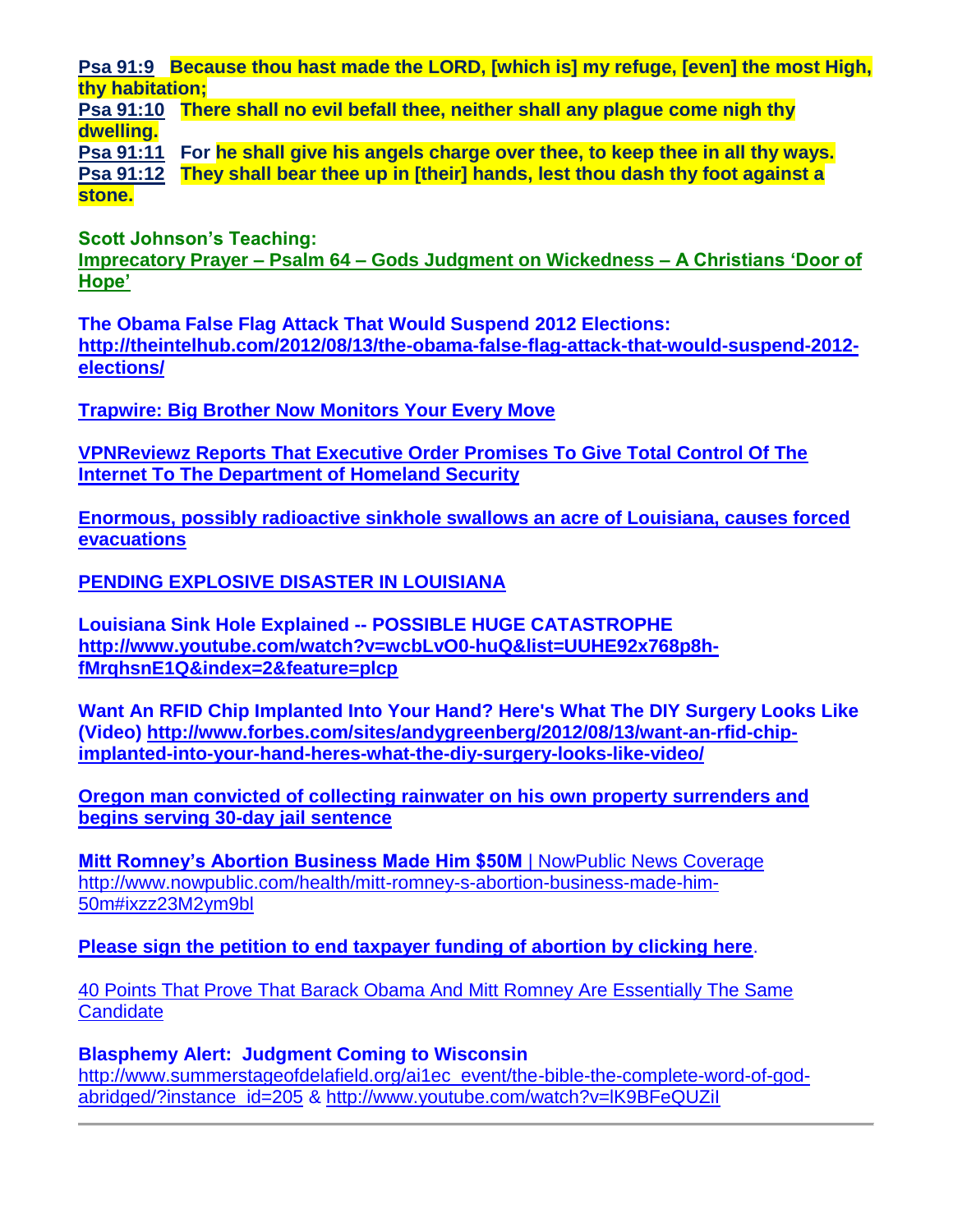**Newsletter--End Time Current Events: 8-8-12 [DHS and US Military Make Final Preparations Before Announcing Martial Law](http://occupycorporatism.com/dhs-and-us-military-make-final-preparations-before-announcing-martial-law/)**

**[Psy-Op Specialist Gunman in Sikh Shooting Frames Veterans, Constitutionalist and 9/11](http://occupycorporatism.com/psy-op-specialist-gunman-in-sikh-shooting-frames-veterans-constitutionalist-and-911-truthers/)  [Truthers](http://occupycorporatism.com/psy-op-specialist-gunman-in-sikh-shooting-frames-veterans-constitutionalist-and-911-truthers/)**

**[Shooting at Sikh temple: who benefits big-time?](http://www.infowars.com/shooting-at-sikh-temple-who-benefits-big-time/)** 

**[The Sikh Shooting: DoJ and FBI Warned of Planned](http://occupycorporatism.com/the-sikh-shooting-doj-and-fbi-warned-of-planned-terror-attack-in-april/) Terror Attack in April**

**Dead Crops, Extreme Drought And Endless Wildfires Are Now The New Normal In America** [http://theeconomiccollapseblog.com/archives/dead-crops-extreme-drought-and](http://theeconomiccollapseblog.com/archives/dead-crops-extreme-drought-and-endless-wildfires-are-now-the-new-normal-in-america)[endless-wildfires-are-now-the-new-normal-in-america](http://theeconomiccollapseblog.com/archives/dead-crops-extreme-drought-and-endless-wildfires-are-now-the-new-normal-in-america)

**Gattaca becomes reality as scientists start to screen, abort human babies based on 3,500 'genetic faults'** [http://www.pakalertpress.com/2012/06/12/gattaca-becomes-reality-as](http://www.pakalertpress.com/2012/06/12/gattaca-becomes-reality-as-scientists-start-to-screen-abort-human-babies-based-on-3500-genetic-faults/)[scientists-start-to-screen-abort-human-babies-based-on-3500-genetic-faults/](http://www.pakalertpress.com/2012/06/12/gattaca-becomes-reality-as-scientists-start-to-screen-abort-human-babies-based-on-3500-genetic-faults/)

New Post on Ephesians 5:11 Blog - **"NWO partnered Jerry Boykin on NEW anti-New World Order DVD"** [http://ephesians511blog.blogspot.com/2012/08/nwo-partnered-jerry-boykin-on](http://ephesians511blog.blogspot.com/2012/08/nwo-partnered-jerry-boykin-on-new-anti.html)[new-anti.html](http://ephesians511blog.blogspot.com/2012/08/nwo-partnered-jerry-boykin-on-new-anti.html)

**[Parkinson's Sufferer Arrested for 'Not Smiling' at Olympic Men's Cycling Race](http://www.infowars.com/parkinsons-sufferer-arrested-for-not-smiling-at-olympic-mens-cycling-race/)**

New post from Ephesians 5:11 Blog - ""**Christian" Evangelist Billy Sunday financed by NWO John Rockefeller**" [http://ephesians511blog.blogspot.com/2012/08/christian-evangelist-billy](http://ephesians511blog.blogspot.com/2012/08/christian-evangelist-billy-sunday.html)[sunday.html](http://ephesians511blog.blogspot.com/2012/08/christian-evangelist-billy-sunday.html)

### **The Great Culling has Begun**

by Mike Adams, the Health Ranger, NaturalNews Editor

(NaturalNews) **The "Great Culling" of the human population has quietly begun. Covertly, insidiously, mercilessly, a global depopulation agenda has been launched. As this plays out, the vast majority of the human race will be removed from the gene pool. Genetically annihilated. Will you and your genetic lineage survive?**

That's what this article explores: **WHAT are the real threats to your life, your offspring and your genetic integrity? HOW can you protect yourself from those threats? WHY is a global depopulation agenda being pursued? The more you understand these answers, the greater your odds of surviving the great culling.**

First, let's dismiss any idea that the great culling is some sort of fanciful conspiracy theory. World power brokers like Bill Gates and Ted Turner openly discuss reducing the world population by 90%. Bill Gates, in particular, happily funds infertility technologies, vaccines and GMOs, all of which are purposely designed to cause infertility and halt new baby births, thereby sharply contracting the human population.

**[Eugenics Agenda Behind the Advancement Toward Male Contraceptive Pill](http://theintelhub.com/2012/08/18/eugenics-agenda-behind-the-advancement-toward-male-contraceptive-pill/)**

**Eugenicists at Baylor College of Medicine (BCM) have successfully developed a "birthcontrol pill" for men. Calling the drug JQ1, this chemical cocktail stunts sperm production in mice.** 

**JQ1 is a molecule that is so small it can travel through blood barriers and impede the male body's ability to produce sperm. While trials in mice showed that they became infertile, their sexual drive was not affected.**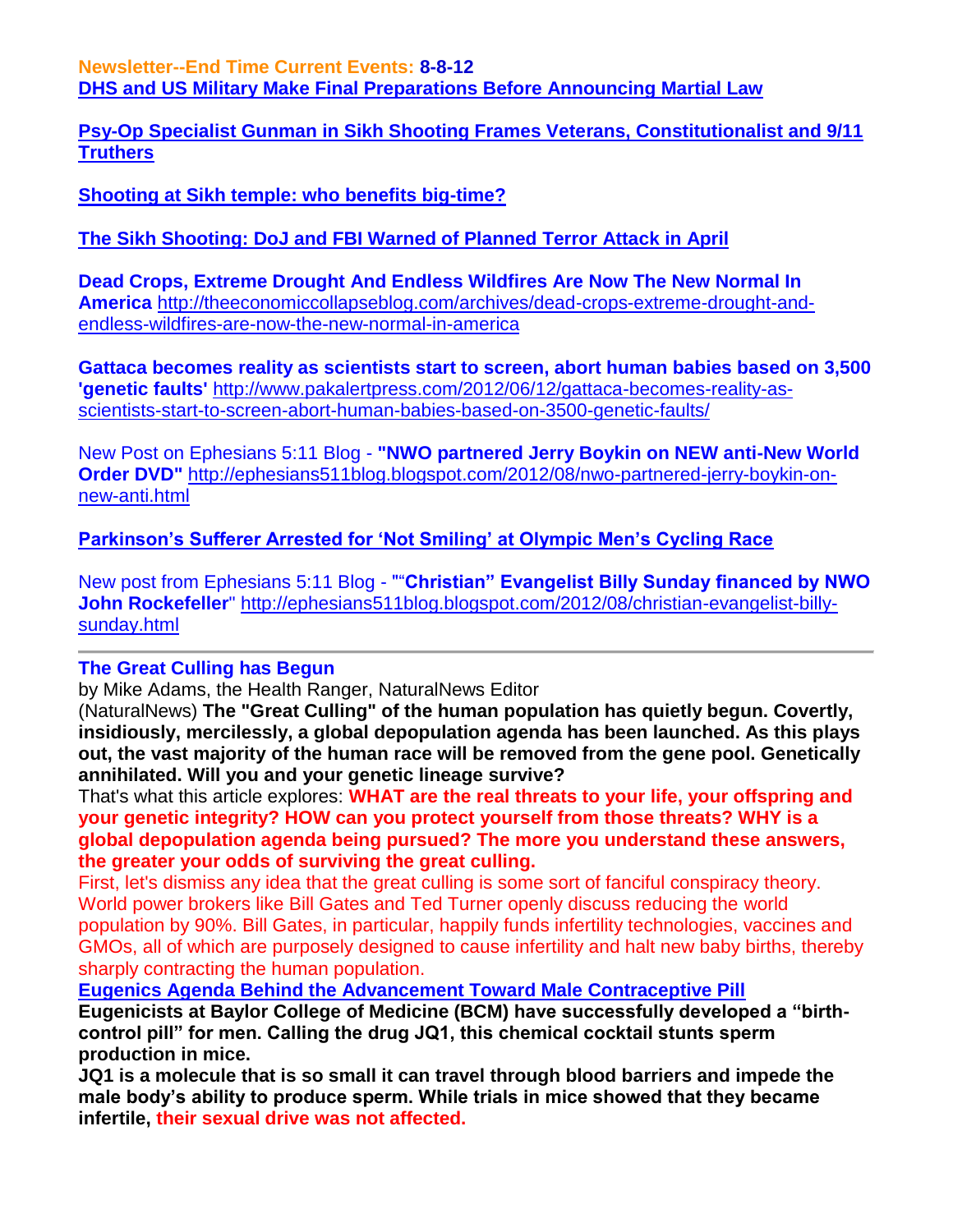**The BCM has a long history of working to expanding the eugenics agenda with the use of genetic technologies; including collaboration with the German Nazis and their march toward using genetics to create a "better human race".**

**The Bill and Melinda Gates Foundation, for example provided significant funding to the University of North Carolina to develop ultrasound infertility technology that could render human sperm unviable for up to six months. Reported by the BBC, this technology was proven effective on rats, and it's only one of 78 different research projects the Gates Foundation has funded under the guise of "global health programs."**

[http://www.naturalnews.com/034834\\_Bill\\_Gates\\_sperm\\_infertility.html](http://www.naturalnews.com/034834_Bill_Gates_sperm_infertility.html)

**Sidebar:** [Doctors and the Canadian Medical association are warning](http://www.canada.com/globaltv/national/story.html?id=3e269e7a-d0e2-47fb-acd2-9579bf0b1cc6) against extra ultrasound sessions, citing studies that have concluded that ultrasounds **can contribute to delayed speech, cellular damage, and lower birth weight**. The scary thing is that doctors "don't know" the full impact of too-many ultrasounds on the human fetus, and their prescribing precaution.<http://www.parentdish.com/2006/05/20/doctors-warn-against-ultrasounds/> <http://www.everyday-wisdom.com/dangers-of-ultrasound.html> <http://www.mothering.com/11-0-0/html/11-2-0/ultrasound-risk.shtml> <http://www.vaclib.org/basic/ultrasound.htm>

**Bill Gates famously explained his depopulation agenda through the use of vaccines with this quote, delivered to a live TED audience in 2010:** *The world today has 6.8 billion people... that's headed up to about 9 billion. Now if we do a really great job on new vaccines, health care, reproductive health services, we could lower that by perhaps 10 or 15 percent.* [\(http://www.naturalnews.com/029911\\_vaccines\\_Bill\\_Gates.html\)](http://www.naturalnews.com/029911_vaccines_Bill_Gates.html)

**[John 8:44](http://www.blueletterbible.org/Bible.cfm?b=Jhn&c=8&t=KJV#comm/44) Ye are of [your] father the devil, and the lusts of your father ye will do. He was a murderer from the beginning, and abode not in the truth, because there is no truth in him. When he speaketh a lie, he speaketh of his own: for he is a liar, and the father of it. [John 10:10](http://www.blueletterbible.org/Bible.cfm?b=Jhn&c=10&t=KJV#comm/10) The thief cometh not, but for to steal, and to kill, and to destroy: I am come that they might have life, and that they might have [it] more abundantly.**

**"Eliminate the weak"--**That this is the desire of the global controllers is no secret. It's not debated. This is what today's politicians, bureaucrats and even some misinformed activists of the "environmental" movement wish to achieve -- the reduction of world population to under one billion people. To them, humanity is seen as a threat to the planet and even to itself.

From one point of view, this analysis may actually be correct. It's difficult to see how today's mindless masses of dumbed-down consumers -- steeped in video games, television, entertainment, drugs and junk food -- can offer any meaningful contributions to the future of human civilization. So, from the point of view of the global controllers, **"culling the herd" of humanity is actually a good thing**. It makes humanity stronger, they say, in much the same way that culling the weaklings from a herd of wild animals improves the aggregate gene pool of the targeted species as a whole.

The word for this is, of course, **eugenics. Adolf Hitler pursued the same philosophy: Improve the human race through genocide. Eliminate the weak, the ugly, the stupid. Fire up the incinerators, disarm the target race to be exterminated, and herd them into gas chambers or open pits.**

Today's eugenicists are more subtle. They've learned, through experience, that openly gassing entire populations doesn't win over the hearts and minds of the public. **So they've developed covert methods of accomplishing the same thing. These coverts methods include convincing people to eat genetically modified foods -- which promote infertility -- to drink fluoride, take vaccines, use synthetic chemicals, increase abortions and pursue other actions that either kill people outright or drastically reduce rates of reproduction.**

The idea behind these is that, first off, the culling of the human race can now be accomplished without all the horrifying images of Nazi Germany's gas chambers. While the Jews in World War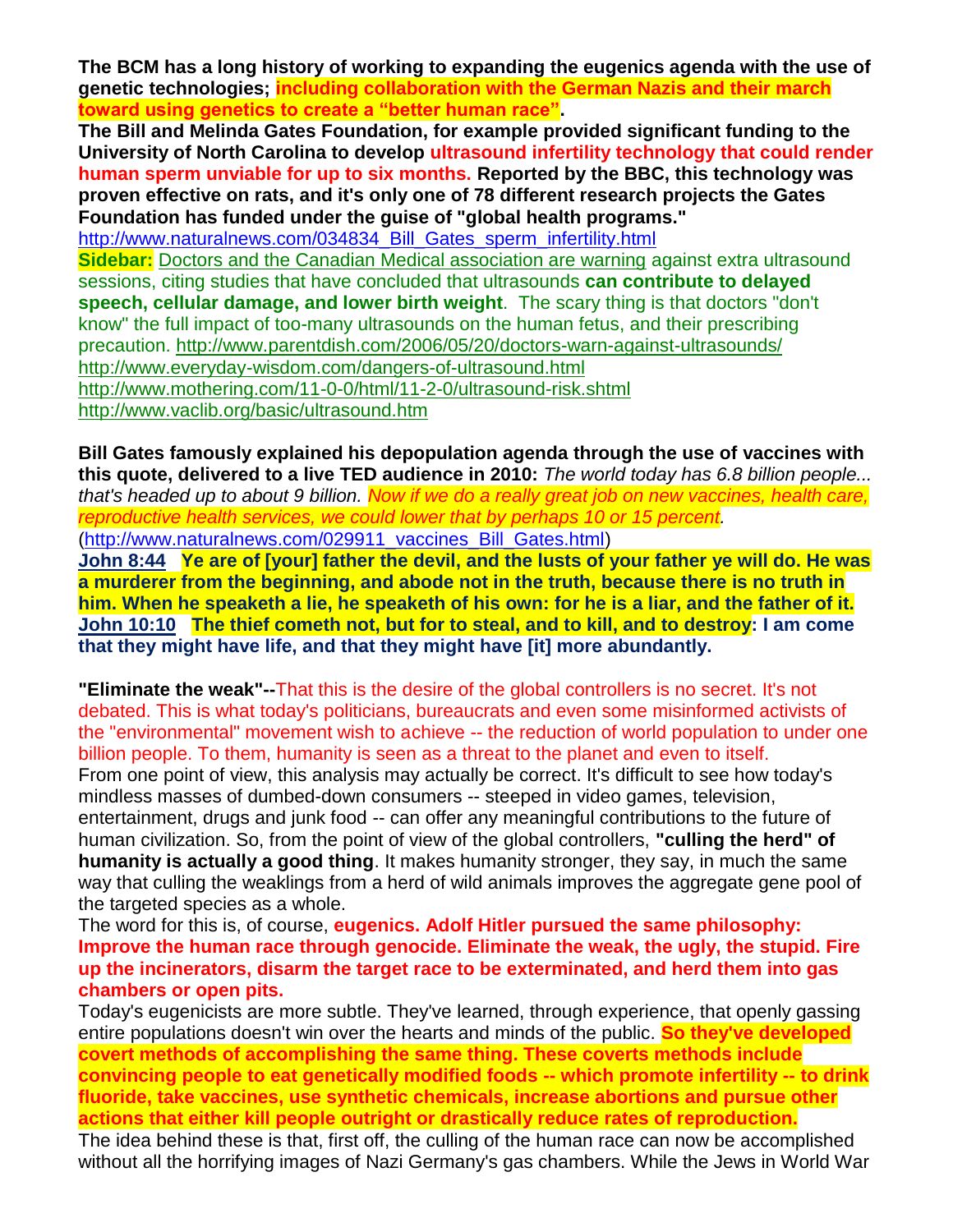II had to be forcibly lined up and herded into railroad cars, today's eugenics victims willfully line up at pharmacies to be injected with flu vaccines containing stealth cancer viruses that accomplish the same thing: Death.**Death by vaccines is just slower and more covert than death by Zyklon B.**

Importantly, the genocidal properties of vaccines, GMOs, chemical food additives, medications and other synthetic chemicals function as a sort of **intelligence test** for the population. Those who routinely take vaccines are, of course are perceived by the elite as stupid. Removing the stupid people -- AKA the "useless eaters" -- from the gene pool is one of the goals of the global controllers. Thus, vaccine propaganda serves as the perfect filter for removing "stupid genes" from the human gene pool. This is no doubt why globalists so aggressively push vaccines on low-income families -- they equate "low income" with "not qualified to reproduce."

Importantly, vaccines contain **stealth cancer viruses** that are passed along through multiple generations. The SV40 viruses introduced to the population through polio vaccines in the 1950's still exists today in the grandchildren of those who were first vaccinated. **(SV40) is a monkey virus that was introduced in the human population by contaminated poliovaccines, produced in SV40-infected monkey cells, between 1955 and 1963. Epidemiological evidence now suggests that SV40 is contagiously transmitted in humans to their** 

**offspring.** This is openly admitted by top scientists who helped develop these vaccines (http://www.naturalnews.com/033584 Dr Maurice Hilleman SV40.html).

Meanwhile**, the efficacy of these vaccines is completely and utterly fabricated, as has been exposed by two whistleblower scientists who blew the lid on scientific fraud taking place at Merck**

[\(http://www.naturalnews.com/036328\\_Merck\\_mumps\\_vaccine\\_False\\_Claims\\_Ac...\)](http://www.naturalnews.com/036328_Merck_mumps_vaccine_False_Claims_Act.html). **Many pharmaceuticals directly cause infertility,** by the way. Propecia, a Merck baldness drug, has now been linked to infertility and male disorders

[\(http://www.naturalnews.com/035568\\_male\\_baldness\\_propecia\\_infertility....\)](http://www.naturalnews.com/035568_male_baldness_propecia_infertility.html).

Remember: the goal of the controllers is to kill off roughly 90% of the existing population, either through a fast-kill weapon release, or the "slow kill" method of causing global infertility. While Bill Gates only publicly mentioned 10% - 15% in his 2010 quote (above), **Ted Turner publicly announced, on video, that he believes the population should be reduced by roughly 70% to the "two billion" level.** You can see that astonishing video, filmed by Luke Rudkowski, at: https:/[/www.youtube.com/watch?v=b-X3sJKtVJE](http://www.youtube.com/watch?v=b-X3sJKtVJE)

Behind the scenes at secret meetings, **the real reduction levels being discussed are in the 90% range.** 

The Georgia Guidestones which are considered the 10 commandments of the New World Order state: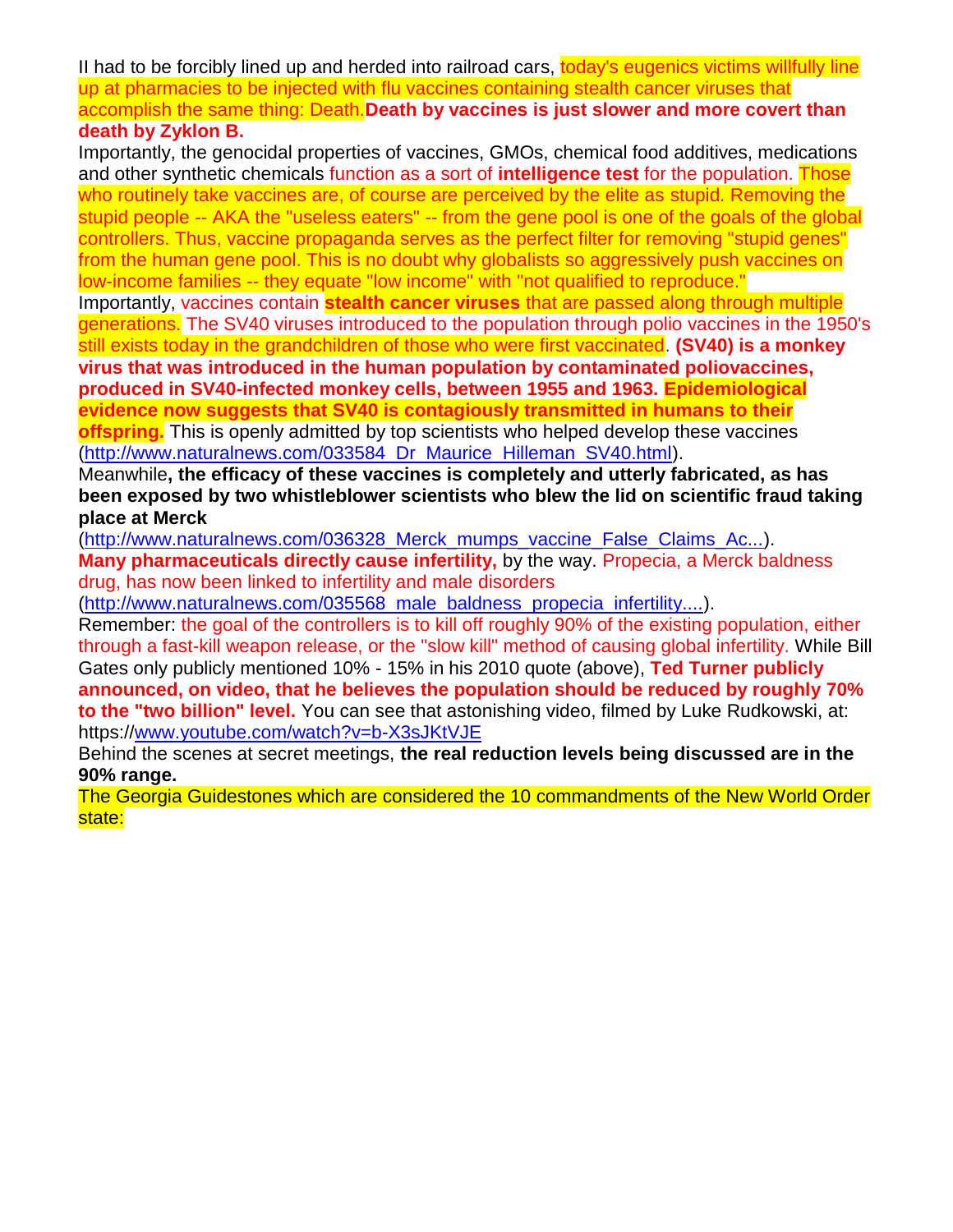

So, to begin, let's first explore the threats to your life and your fertility. **These are some of the things you need to avoid if you want to steer clear of the Illuminati's depopulation plans. The 7 threats to your survival and fertility**

**1) GMOs** - Engineered to grow poisonous chemicals right in the crops themselves, GMOs are also designed to cause reproductive failure in any mammal consuming them.

**2) Vaccines** - Loaded with stealth cancer viruses, mercury, formaldehyde, aluminum, chemical adjuvants, while many are also actually cultured from the remains of aborted babies, are the primary cause behind today's rising rates of infertility, birth defects and spontaneous abortions. Vaccines are aggressively pushed in minority neighborhoods and low-income areas.

**3) Chemtrails** - Formulated with aluminum, barium and other heavy metals; chemtrails cause human exposure to toxic metals that impair brain function and neurological function. This exposure may contribute to birth defects and deformities, but details need to be further explored. **4) Prescription medications** - Prescription drugs and chemotherapy damage DNA, promote impotence and decrease both sperm quality and egg quality.

**5) Chemical food additives** - These chemicals damage DNA and egg quality, causing infertility to be passed down through multiple generations of females. What you eat today can damage the eggs of your great-great-great granddaughter. Poisons in the food supply right now include sodium nitrite (in nearly all processed meats), MSG, aspartame and chemical preservatives. **6) Biological weapons release** - A possible "fast kill" scenario being explored by world governments, a biological weapons release can burn through the population with high kill rates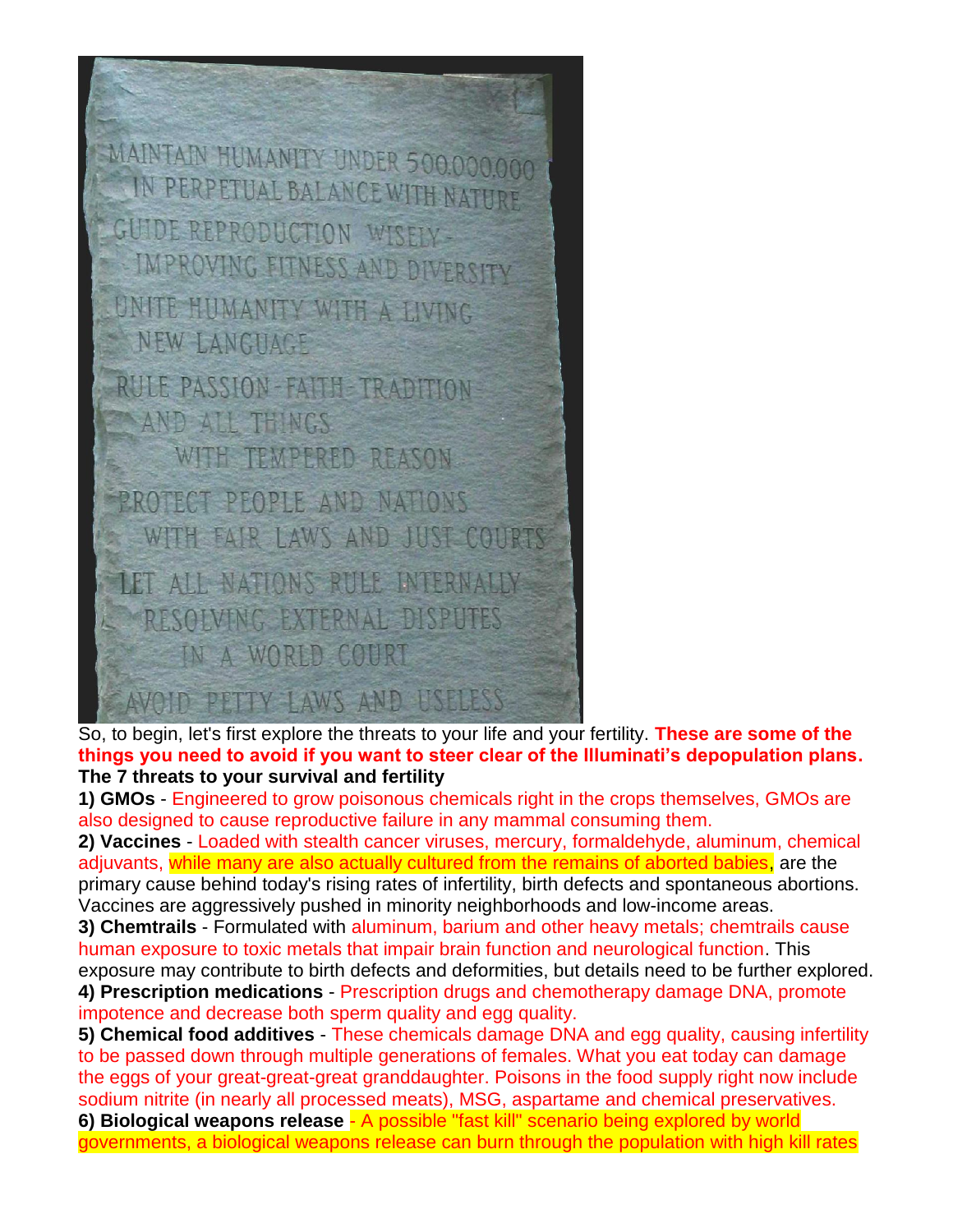### while being conveniently blamed on any desired scapegoat such as a fictional terrorist group. **Dr. Johnson's teachings:**

| ÷ |
|---|
|   |
|   |
|   |

| The Avison virus tives up to 3 weeks at |  |
|-----------------------------------------|--|
| seratures. 1 week at room               |  |
| <b>Titula</b>                           |  |
| ole prain of contamina                  |  |
| could infect up to one :                |  |
| merican Risa                            |  |
|                                         |  |
|                                         |  |
|                                         |  |



### **16 videos**

### **[Avian Flu/Pandemics: What to Expect & How to Prepare \(1-16\)](http://www.youtube.com/playlist?list=PL816312C85861B606&feature=view_all)**

**This teaching covers so much more than Avian Flu and can be used as an 'icebreaking' education tool for both saved and unsaved who may not understand these issues. I endeavored to present the big picture with this presentation & point people to our only hope for any calamity: Jesus Christ. Topics will include: Proof the Illuminati telegraphs their punches prior to cataclysmic events, Why Avian Flu is the perfect vehicle for world depopulation, What the globalist elite are planning for Americans, Why the Avian Flu could be a repeat of the Spanish Flu of 1918 that killed millions!, Vaccinations and injectable microchips regarding the Avian Flu, potential kill rates, food shortages, forced vaccinations, project bioshield, and quarantines. I will also extensively cover proactive steps you can take to protect your families and yourself.** 



#### **[4 videos](http://www.youtube.com/watch?v=lcE5QmLYP08&list=PLF54925852F0149E9&feature=view_all)**

**[Colloidal Silver-Mild Silver Protein it's uses and history](http://www.youtube.com/playlist?list=PLF54925852F0149E9&feature=view_all)**

**Colloidal Silver-Mild Silver Protein it's uses and history. The Truth About Electrically Produced Liquid Silver & Silver Generators--Learn the Difference Between Ionic Silver and True, Colloidal/Particulate Silver Invive Mild Silver Protein: The Ultimate Immune System Product For Colds, Flu's and Infections: [www.dr-johnson.com](http://www.dr-johnson.com/)** 



| The Hest in Hintory                                                                            |
|------------------------------------------------------------------------------------------------|
| work                                                                                           |
| a the evid<br>supposes the Spa<br>of 1918 was actually<br>and then spread<br><b>COMMISSION</b> |
| But, the "panic-stricken" public<br>, not realizing that was the                               |

## **[5 videos](http://www.youtube.com/watch?v=-cG2uGiXFwM&list=PL6AFC257BA3218314&feature=view_all)**

**[Avian Flu, Population Control, H5N1, Biological Warfare: 1-5](http://www.youtube.com/playlist?list=PL6AFC257BA3218314&feature=view_all)**

**7) Food fascism leading to starvation** - Corporations like Monsanto are seeking total global domination (and corporate ownership) over the entire food supply. This concept is called "food fascism," and it would allow corporations and governments to determine who eats and who starves. Notice how home gardens are under attack?

[\(http://www.naturalnews.com/032960\\_Julie\\_Bass\\_home\\_gardening.html\)](http://www.naturalnews.com/032960_Julie_Bass_home_gardening.html) Raw milk centers are raided at gunpoint?

[\(http://www.naturalnews.com/033220\\_Rawesome\\_Foods\\_armed\\_raids.html\)](http://www.naturalnews.com/033220_Rawesome_Foods_armed_raids.html) Backyard ranching is being criminalized? [\(http://www.naturalnews.com/035585\\_Michigan\\_farms\\_raids.html\)](http://www.naturalnews.com/035585_Michigan_farms_raids.html) This is all part of the food fascism assault that's already underway in our world.

**Those are some of the top threats to your survival and fertility.** What follows next is how to beat them.

**Strategies for Survival**